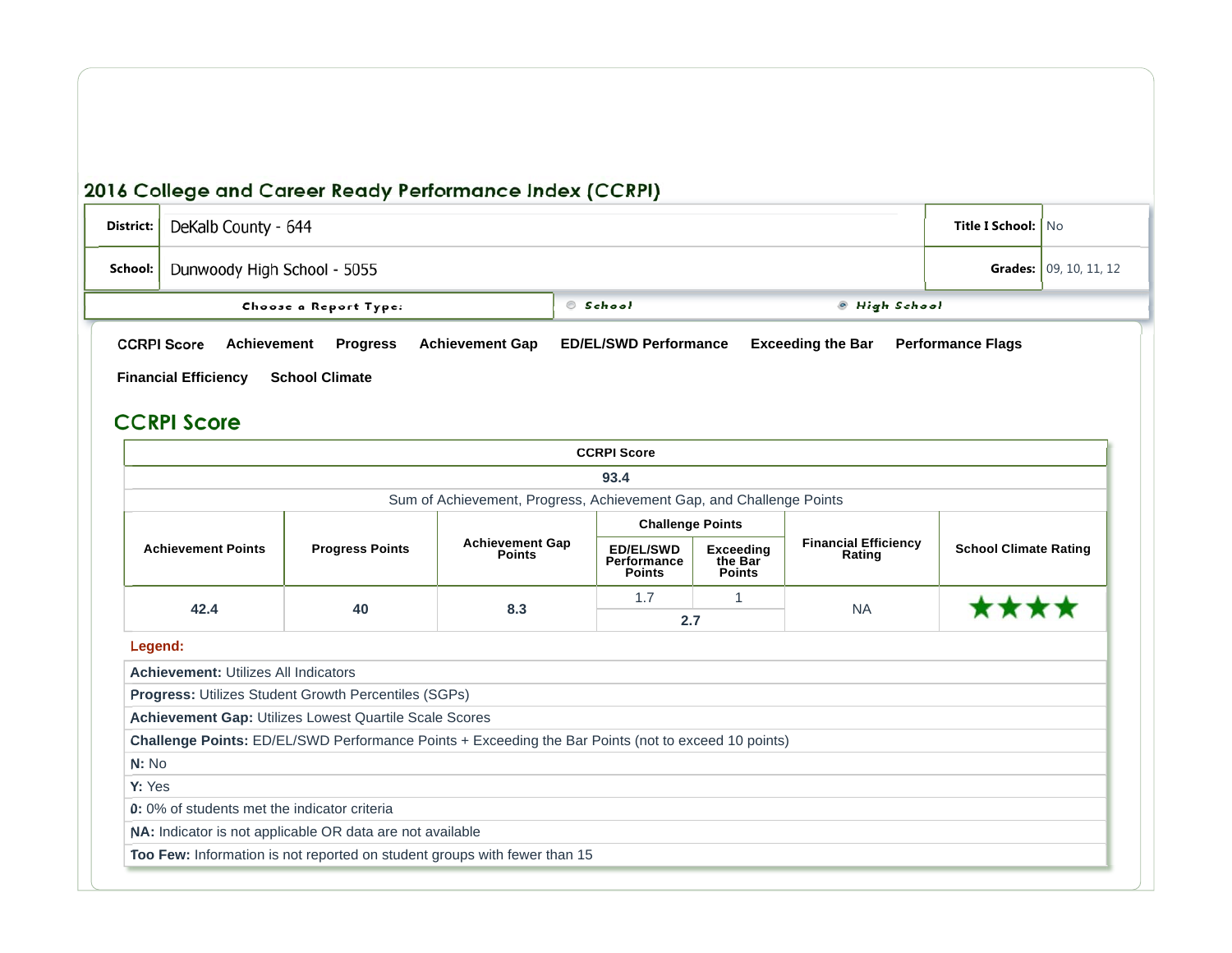| District: | DeKalb County - 644                                                            | <b>Title I School:   No</b> |                               |  |  |  |  |  |  |
|-----------|--------------------------------------------------------------------------------|-----------------------------|-------------------------------|--|--|--|--|--|--|
| School: I | Dunwoody High School - 5055                                                    |                             | <b>Grades:</b> 09, 10, 11, 12 |  |  |  |  |  |  |
|           | Choose a Report Type:                                                          | © School                    | ◎ High School                 |  |  |  |  |  |  |
|           | <b>CCRPI Score</b><br>Achievement<br><b>Progress</b><br><b>Achievement Gap</b> | <b>Performance Flags</b>    |                               |  |  |  |  |  |  |
|           | <b>Financial Efficiency</b><br><b>School Climate</b>                           |                             |                               |  |  |  |  |  |  |

### **Achievement**

|                                  |              | <b>High School Indicators</b>                                                                                                                                                              | <b>Benchmark for</b><br>Indicator (%) | Performance on<br>Indicator (%) | Adjusted<br>Performance on<br>Indicator (%) | <b>Points Possible</b><br>for Indicator | <b>Points Earned on</b><br>Indicator |
|----------------------------------|--------------|--------------------------------------------------------------------------------------------------------------------------------------------------------------------------------------------|---------------------------------------|---------------------------------|---------------------------------------------|-----------------------------------------|--------------------------------------|
|                                  | 1            | Weighted percent of<br>students scoring at<br>Developing Learner or<br>above on the Georgia<br><b>Milestones Ninth Grade</b><br>Literature EOC (required<br>participation rate >= 95%)     | 100                                   | 79.857                          | <b>NA</b>                                   | 10                                      | 7.986                                |
| <b>CONTENT</b><br><b>MASTERY</b> | $\mathbf{2}$ | Weighted percent of<br>students scoring at<br>Developing Learner or<br>above on the Georgia<br><b>Milestones American</b><br>Literature EOC (required<br>participation rate $>= 95\%)$     | 100                                   | 87.724                          | <b>NA</b>                                   | 10                                      | 8.772                                |
|                                  | 3            | Weighted percent of<br>students scoring at<br>Developing Learner or<br>above on the Georgia<br>Milestones Algebra<br>I/Coordinate Algebra EOC<br>(required participation rate<br>$= 95\%)$ | 100                                   | 71.528                          | <b>NA</b>                                   | 10                                      | 7.153                                |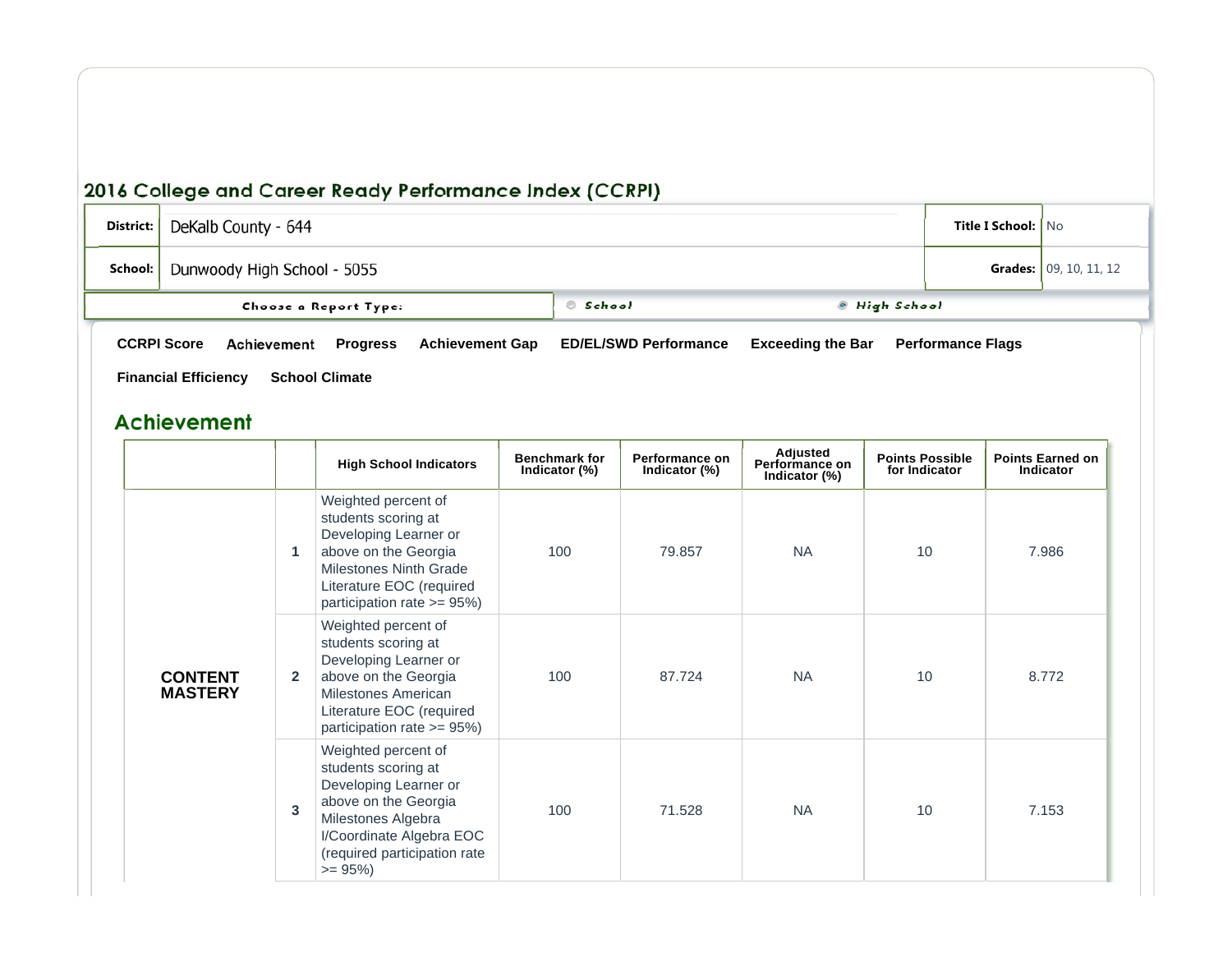| POST HIGH<br><b>SCHOOL</b> | $\boldsymbol{9}$ | Percent of graduates<br>completing a CTAE                                                                                                                                                     | 100                                   | 97.411                          |                                             | 10                                      | 9.741                                |
|----------------------------|------------------|-----------------------------------------------------------------------------------------------------------------------------------------------------------------------------------------------|---------------------------------------|---------------------------------|---------------------------------------------|-----------------------------------------|--------------------------------------|
|                            |                  | <b>High School Indicators</b>                                                                                                                                                                 | <b>Benchmark for</b><br>Indicator (%) | Performance on<br>Indicator (%) | Adjusted<br>Performance on<br>Indicator (%) | <b>Points Possible</b><br>for Indicator | <b>Points Earned on</b><br>Indicator |
|                            |                  |                                                                                                                                                                                               |                                       |                                 | <b>Weighted Performance</b>                 |                                         | .3632                                |
|                            |                  |                                                                                                                                                                                               |                                       |                                 | <b>Category Weight</b>                      |                                         | 40%                                  |
|                            |                  |                                                                                                                                                                                               |                                       |                                 | <b>Category Performance %</b>               |                                         | .908                                 |
|                            |                  |                                                                                                                                                                                               |                                       |                                 | <b>Total Points</b>                         | 80                                      | 72.637                               |
|                            | 8                | Weighted percent of<br>students scoring at<br>Developing Learner or<br>above on the Georgia<br><b>Milestones Economics</b><br>EOC (required participation<br>rate $>= 95\%$                   | 100                                   | 104.230                         | <b>NA</b>                                   | 10                                      | 10.423                               |
|                            | $\overline{7}$   | Weighted percent of<br>students scoring at<br>Developing Learner or<br>above on the Georgia<br>Milestones US History EOC<br>(required participation rate<br>$>= 95\%)$                        | 100                                   | 88.630                          | <b>NA</b>                                   | 10                                      | 8.863                                |
|                            | 6                | Weighted percent of<br>students scoring at<br>Developing Learner or<br>above on the Georgia<br>Milestones Biology EOC<br>(required participation rate<br>$>= 95\%)$                           | 100                                   | 88.750                          | <b>NA</b>                                   | 10                                      | 8.875                                |
|                            | 5                | Weighted percent of<br>students scoring at<br>Developing Learner or<br>above on the Georgia<br>Milestones Physical<br>Science EOC (required<br>participation rate >= 95%)                     | 100                                   | 130.000                         | <b>NA</b>                                   | 10                                      | 13                                   |
|                            | 4                | Weighted percent of<br>students scoring at<br>Developing Learner or<br>above on the Georgia<br><b>Milestones</b><br>Geometry/Analytic<br>Geometry EOC (required<br>participation rate >= 95%) | 100                                   | 75.654                          | <b>NA</b>                                   | 10                                      | 7.565                                |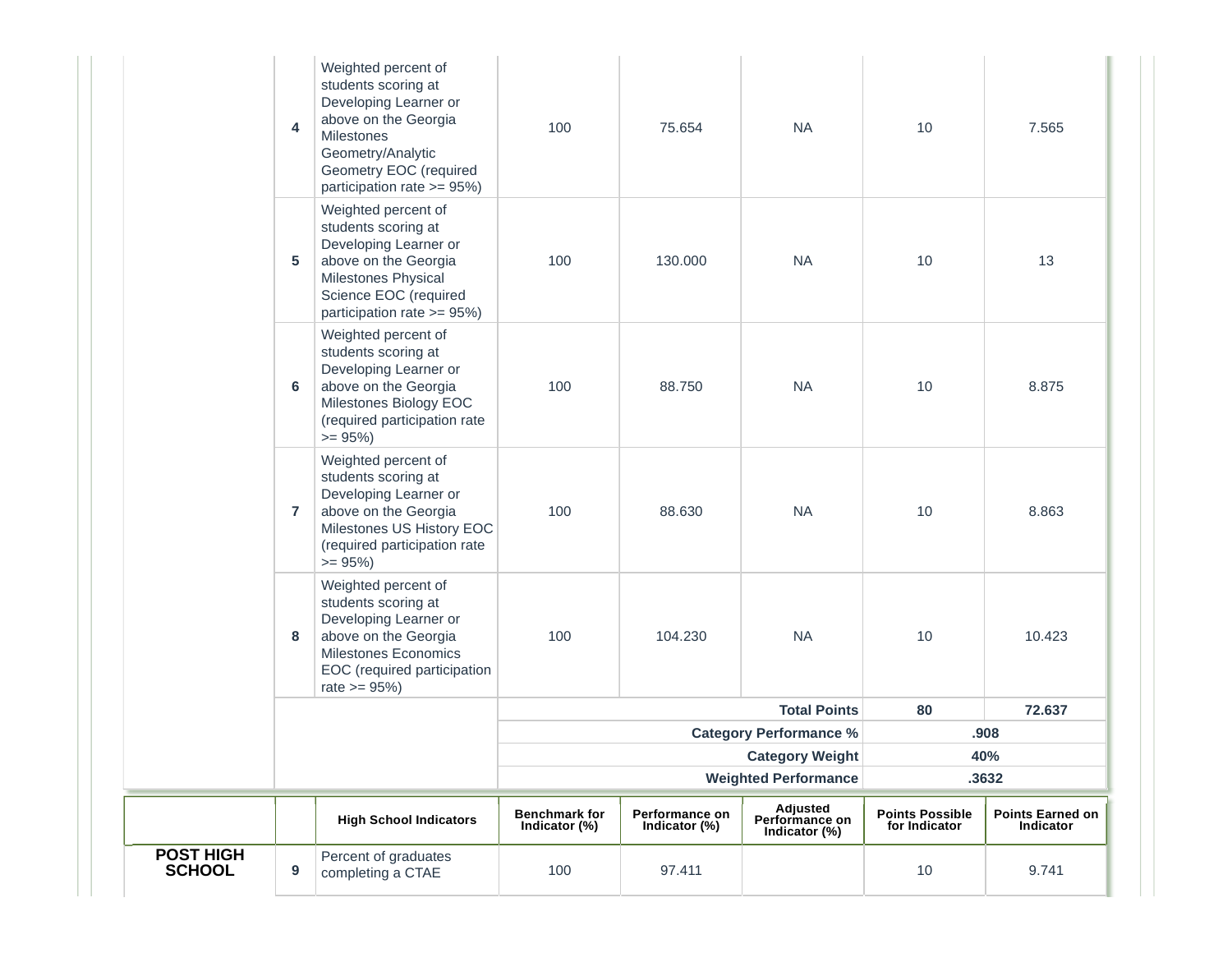|                  | 10 | pathway, or an advanced<br>academic pathway, or an IB<br><b>Career Related</b><br>Programme, or a fine arts<br>pathway, or a world<br>language pathway within<br>their program of study<br>Percent of graduates<br>completing a CTAE<br>pathway and earning a<br>national industry<br>recognized credential                                                                                   | 75.4 | 69.799 | 92.572 | 10 | 9.257 |
|------------------|----|-----------------------------------------------------------------------------------------------------------------------------------------------------------------------------------------------------------------------------------------------------------------------------------------------------------------------------------------------------------------------------------------------|------|--------|--------|----|-------|
| <b>READINESS</b> | 11 | Percent of graduates<br>entering TCSG/USG not<br>requiring remediation or<br>learning support courses;<br>or scoring program ready<br>on the Compass; or scoring<br>at least 22 out of 36 on the<br>composite ACT; or scoring<br>at least 1550 out of 2400<br>on the combined SAT; or<br>scoring 3 or higher on two<br>or more AP exams; or<br>scoring 4 or higher on two<br>or more IB exams | 84.2 | 75.958 | 90.211 | 10 | 9.021 |
|                  | 12 | Percent of graduates<br>earning high school<br>credit(s) for accelerated<br>enrollment via ACCEL,<br>Dual HOPE Grant, Move<br>On When Ready, Early<br>College, Gateway to<br>College, Advanced<br>Placement courses, or<br>International Baccalaureate<br>courses                                                                                                                             | 75.4 | 72.477 | 96.123 | 10 | 9.612 |
|                  | 13 | Percent of students<br>achieving a Lexile measure<br>greater than or equal to<br>1275 on the Georgia<br>Milestones American<br>Literature EOC                                                                                                                                                                                                                                                 | 100  | 76.943 |        | 10 | 7.694 |
|                  | 14 | Percent of students'<br>assessments scoring at<br>Proficient or Distinguished<br>Learner on Georgia                                                                                                                                                                                                                                                                                           | 100  | 60.542 |        | 10 | 6.054 |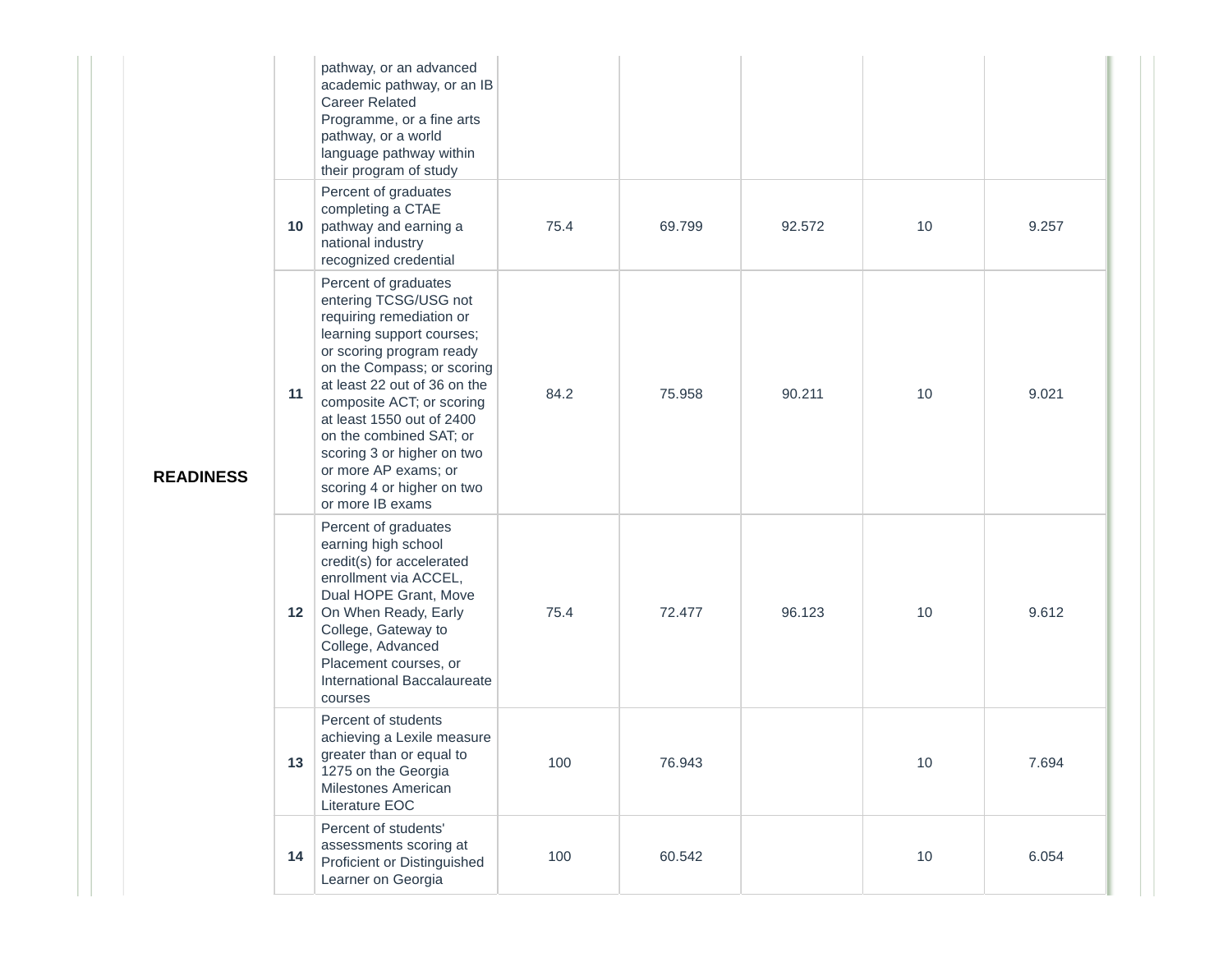|                   |    | <b>Milestones EOCs</b>                                                                                                                                                                                                                                                                                                                                                          |                                       |                                 |                                                        |                                         |                                                  |
|-------------------|----|---------------------------------------------------------------------------------------------------------------------------------------------------------------------------------------------------------------------------------------------------------------------------------------------------------------------------------------------------------------------------------|---------------------------------------|---------------------------------|--------------------------------------------------------|-----------------------------------------|--------------------------------------------------|
|                   | 15 | Percent of students<br>missing fewer than 6 days<br>of school                                                                                                                                                                                                                                                                                                                   | 82.2                                  | 44.956                          | 54.691                                                 | 10                                      | 5.469                                            |
|                   |    |                                                                                                                                                                                                                                                                                                                                                                                 |                                       |                                 | <b>Total Points</b>                                    | 70                                      | 56,848                                           |
|                   |    |                                                                                                                                                                                                                                                                                                                                                                                 |                                       |                                 | <b>Category Performance %</b>                          |                                         | .812                                             |
|                   |    |                                                                                                                                                                                                                                                                                                                                                                                 |                                       |                                 | <b>Category Weight</b>                                 |                                         | 30%                                              |
|                   |    |                                                                                                                                                                                                                                                                                                                                                                                 |                                       |                                 | <b>Weighted Performance</b>                            |                                         | .2436                                            |
|                   |    | <b>High School Indicators</b>                                                                                                                                                                                                                                                                                                                                                   | <b>Benchmark for</b><br>Indicator (%) | Performance on<br>Indicator (%) | Adjusted<br>Performance on<br>Indicator (%)            | <b>Points Possible</b><br>for Indicator | <b>Weighted Points</b><br>Earned on<br>Indicator |
| <b>GRADUATION</b> | 16 | 2016 4-Year Cohort<br>Graduation Rate (%)                                                                                                                                                                                                                                                                                                                                       | 100                                   | 79.740                          | <b>NA</b>                                              | 6.66667                                 | 5.316                                            |
|                   | 17 | 2015 5-Year Extended<br><b>Cohort Graduation Rate</b><br>(% )                                                                                                                                                                                                                                                                                                                   | 100                                   | 82.045                          | <b>NA</b>                                              | 3.33333                                 | 2.735                                            |
| <b>RATE</b>       |    |                                                                                                                                                                                                                                                                                                                                                                                 | <b>Total Points</b>                   |                                 |                                                        | 10                                      | 8.051                                            |
|                   |    |                                                                                                                                                                                                                                                                                                                                                                                 |                                       |                                 | <b>Category Performance %</b>                          |                                         | .805                                             |
|                   |    |                                                                                                                                                                                                                                                                                                                                                                                 |                                       |                                 | <b>Category Weight</b>                                 |                                         | 30%                                              |
|                   |    |                                                                                                                                                                                                                                                                                                                                                                                 |                                       |                                 | <b>Weighted Performance</b>                            |                                         | .2415                                            |
|                   |    |                                                                                                                                                                                                                                                                                                                                                                                 |                                       |                                 | <b>Content Mastery Weighted Performance</b>            |                                         | .3632                                            |
|                   |    |                                                                                                                                                                                                                                                                                                                                                                                 |                                       |                                 | <b>Post High School Readiness Weighted Performance</b> |                                         | .2436                                            |
|                   |    |                                                                                                                                                                                                                                                                                                                                                                                 |                                       |                                 | <b>Graduation Rate Weighted Performance</b>            |                                         | .2415                                            |
|                   |    |                                                                                                                                                                                                                                                                                                                                                                                 |                                       |                                 | <b>Sum of Weighted Performances</b>                    |                                         | $(.848)*50$                                      |
|                   |    |                                                                                                                                                                                                                                                                                                                                                                                 |                                       |                                 | <b>Total Achievement Points Earned</b>                 |                                         | 42.4                                             |
|                   |    | For Content Mastery calculations, Developing Learners are weighted at 0.5, Proficient Learners are weighted at 1.0, and Distinguished Learners are                                                                                                                                                                                                                              |                                       |                                 |                                                        |                                         |                                                  |
| weighted at 1.5.  |    | For schools with any combination of grades 1-2 only, Content Mastery will be based on the third-grade ELA and mathematics results, tracking students only<br>from an elementary school(s) in the same district. Students included in the calculation must be full academic year (FAY) at both their primary school<br>(previous year) and the elementary school (current year). |                                       |                                 |                                                        |                                         |                                                  |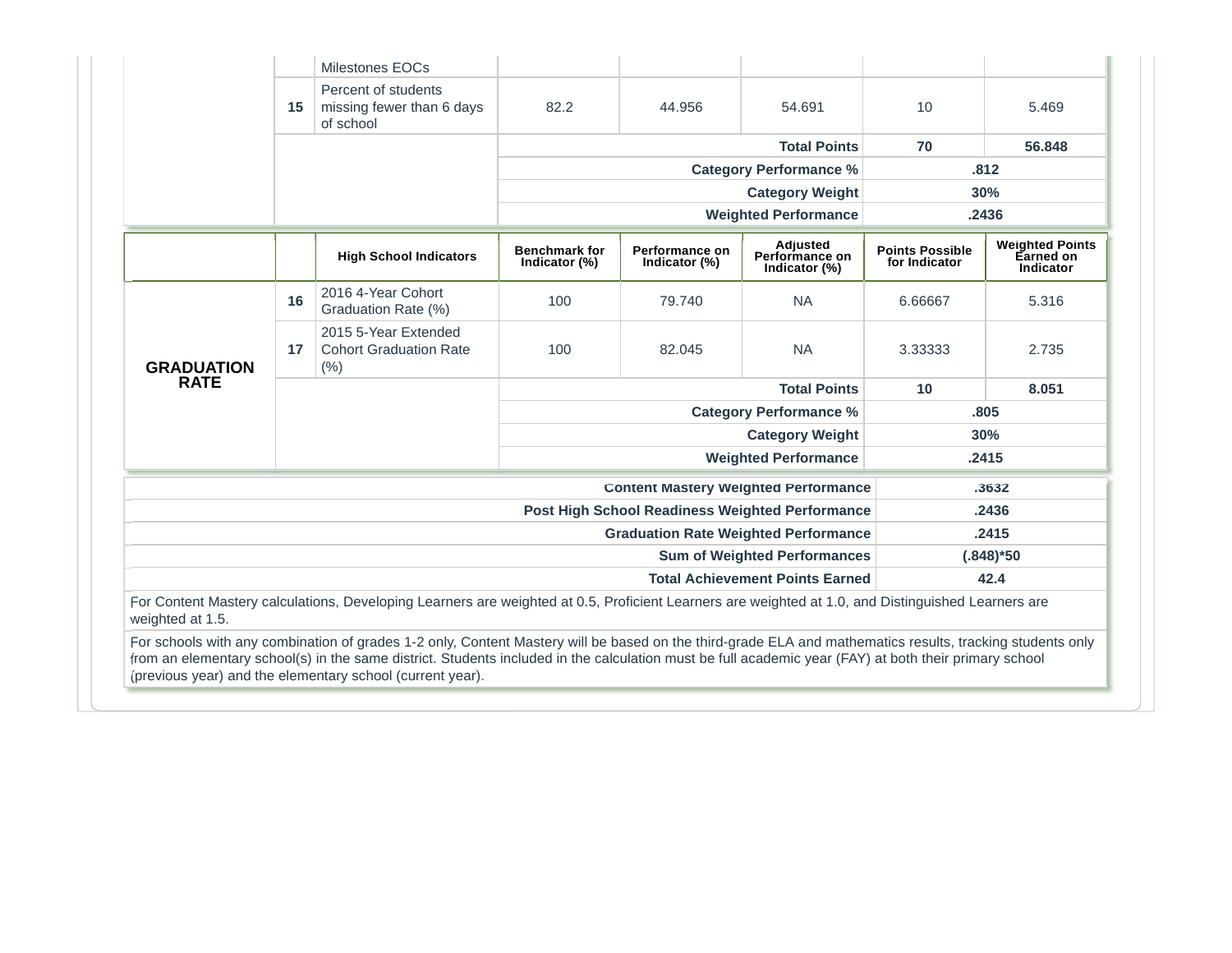| District:                                            | DeKalb County - 644                                                            | <b>Title I School:   No</b> |                               |  |  |  |  |  |
|------------------------------------------------------|--------------------------------------------------------------------------------|-----------------------------|-------------------------------|--|--|--|--|--|
| School:                                              | Dunwoody High School - 5055                                                    |                             | <b>Grades:</b> 09, 10, 11, 12 |  |  |  |  |  |
|                                                      | Choose a Report Type:                                                          | © School                    | ◎ High School                 |  |  |  |  |  |
|                                                      | <b>CCRPI Score</b><br>Achievement<br><b>Achievement Gap</b><br><b>Progress</b> | <b>Performance Flags</b>    |                               |  |  |  |  |  |
| <b>Financial Efficiency</b><br><b>School Climate</b> |                                                                                |                             |                               |  |  |  |  |  |

## **Progress**

| <b>High School Indicators Content Area Assessments</b> | <b>Count of Students Meeting</b><br><b>Typical/High Growth</b> | <b>Count of Students with</b><br><b>Student Growth Percentiles</b><br>(SGPs) |  |
|--------------------------------------------------------|----------------------------------------------------------------|------------------------------------------------------------------------------|--|
| 9th Grade Literature, American Literature              | 563                                                            | 748                                                                          |  |
| Algebra, Geometry                                      | 634                                                            | 844                                                                          |  |
| Biology, Physical Science                              | 286                                                            | 357                                                                          |  |
| US History, Economics                                  | 523                                                            | 641                                                                          |  |
| <b>Total</b>                                           | 2006                                                           | 2590                                                                         |  |
| <b>Percent Meeting Typical/High Growth</b>             |                                                                | .77452                                                                       |  |
| <b>Benchmark</b>                                       |                                                                | 75.4%                                                                        |  |
| <b>Adjusted Percent Meeting Typical/High Growth</b>    |                                                                |                                                                              |  |
| <b>Weighted Performance</b>                            |                                                                | $(1)^*40$                                                                    |  |
| <b>Progress Points Earned</b>                          | 40.0                                                           |                                                                              |  |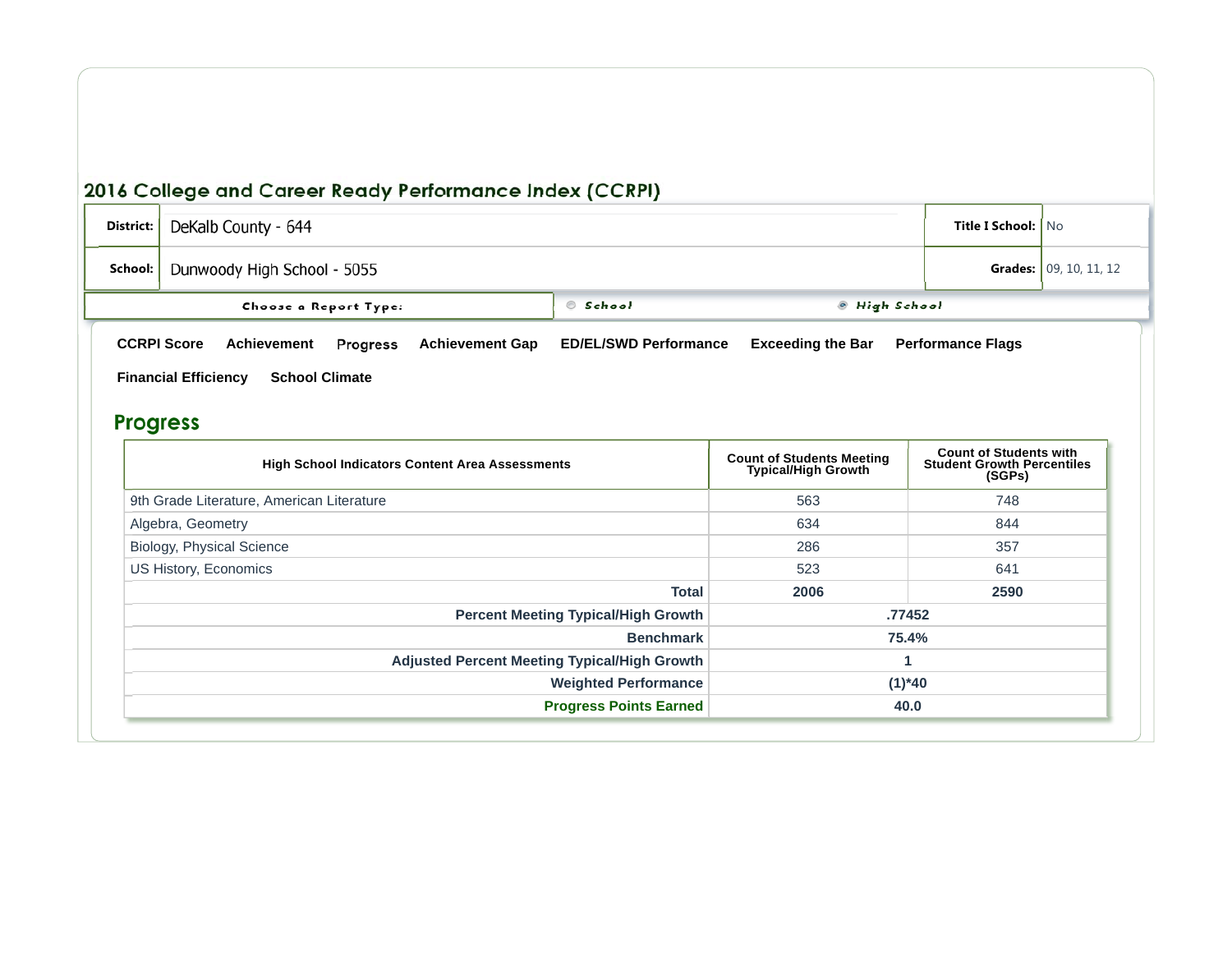| District:                                         | DeKalb County - 644         | <b>Title I School:   No</b> |                        |  |  |
|---------------------------------------------------|-----------------------------|-----------------------------|------------------------|--|--|
| School:                                           | Dunwoody High School - 5055 |                             | Grades: 09, 10, 11, 12 |  |  |
|                                                   | Choose a Report Type:       | © School                    | ◎ High School          |  |  |
| <b>CCRPI Score</b><br><b>Financial Efficiency</b> | <b>Performance Flags</b>    |                             |                        |  |  |

# **Achievement Gap**

| <b>High School Content Area Assessments</b>    | <b>Gap Size</b> | <b>Gap Progress</b> | <b>Higher of Gap</b><br>Size/Gap Progress | <b>Points Possible</b> |  |  |
|------------------------------------------------|-----------------|---------------------|-------------------------------------------|------------------------|--|--|
| EOC: 9th Grade Literature, American Literature |                 |                     |                                           |                        |  |  |
| EOC: Algebra, Geometry                         |                 |                     |                                           |                        |  |  |
| EOC: Biology, Physical Science                 | ⌒               | 3                   |                                           | 3                      |  |  |
| EOC: US History, Economics                     |                 |                     |                                           |                        |  |  |
| <b>Total</b>                                   |                 |                     | 10                                        | 12                     |  |  |
| Percent of Higher of Gap Size/Gap Progress     |                 |                     | .83333                                    |                        |  |  |
| <b>Weighted Performance</b>                    |                 | (.83333)*10         |                                           |                        |  |  |
| <b>Achievement Gap Points Earned</b>           | 8.3             |                     |                                           |                        |  |  |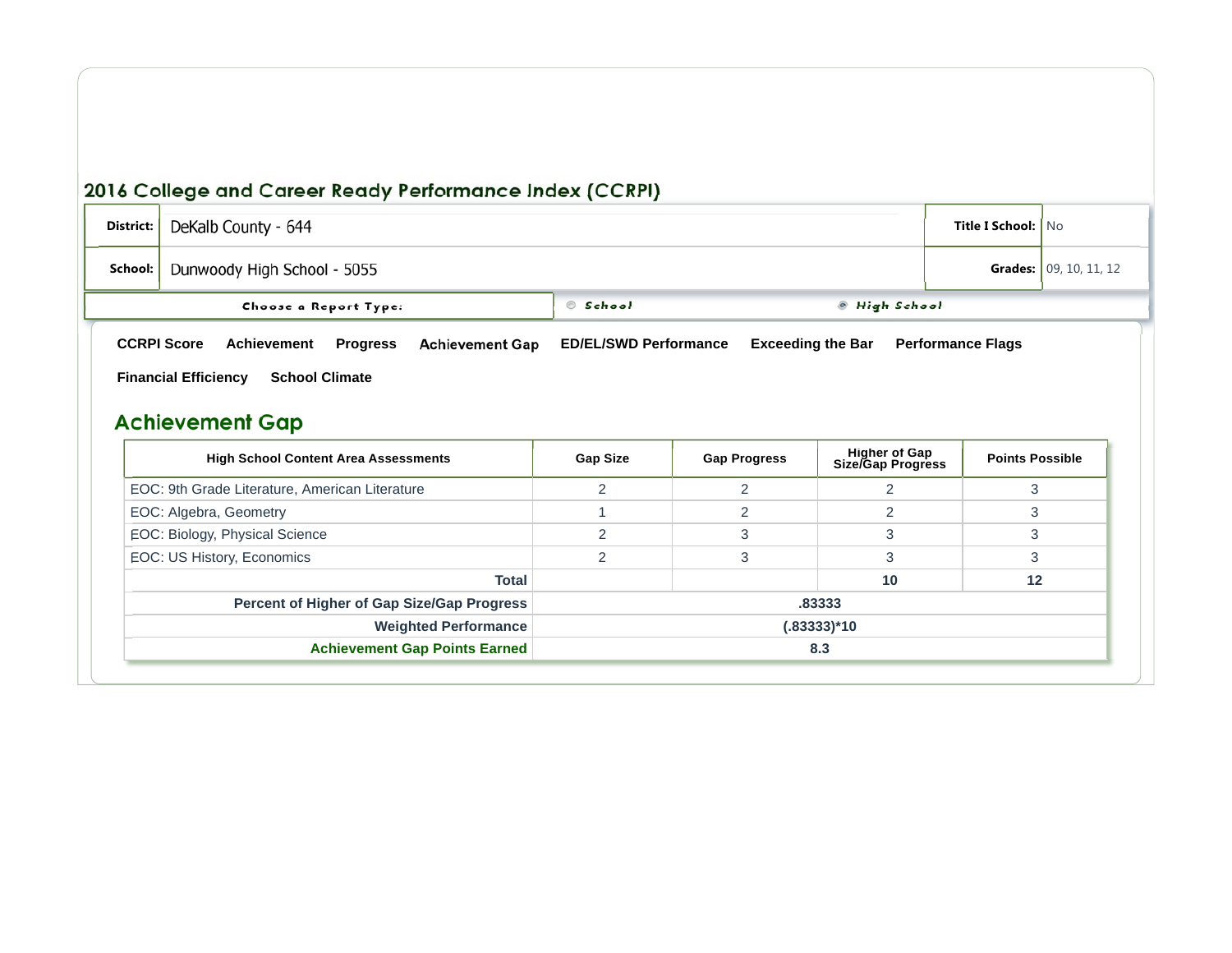23 10 .435

| District: | DeKalb County - 644                                                                                                                                                                                                                                                   | <b>Title I School:   No</b> |                                                    |                       |                         |  |  |  |  |
|-----------|-----------------------------------------------------------------------------------------------------------------------------------------------------------------------------------------------------------------------------------------------------------------------|-----------------------------|----------------------------------------------------|-----------------------|-------------------------|--|--|--|--|
| School:   |                                                                                                                                                                                                                                                                       | Dunwoody High School - 5055 |                                                    |                       |                         |  |  |  |  |
|           | School<br><b>.</b> High School<br>Choose a Report Type:                                                                                                                                                                                                               |                             |                                                    |                       |                         |  |  |  |  |
|           | <b>CCRPI Score</b><br><b>ED/EL/SWD Performance</b><br><b>Exceeding the Bar</b><br>Achievement<br><b>Achievement Gap</b><br><b>Performance Flags</b><br><b>Progress</b><br><b>Financial Efficiency</b><br><b>School Climate</b><br><b>ED/EL/SWD Performance Points</b> |                             |                                                    |                       |                         |  |  |  |  |
|           | <b>Test Scores for ED/EL/SWD</b><br><b>Test Scores for FAY Students</b><br><b>FAY Students</b>                                                                                                                                                                        |                             | % Test Scores for ED/EL/SWD<br><b>FAY Students</b> | <b>Maximum Points</b> | <b>Potential Points</b> |  |  |  |  |
|           | 3064                                                                                                                                                                                                                                                                  | 1156                        | .377                                               | 10                    | 3.8                     |  |  |  |  |
|           | <b>Flag Count for ED/EL/SWD</b>                                                                                                                                                                                                                                       |                             |                                                    |                       |                         |  |  |  |  |

.435

**1.7**

**ED/EL/SWD Performance Points Earned**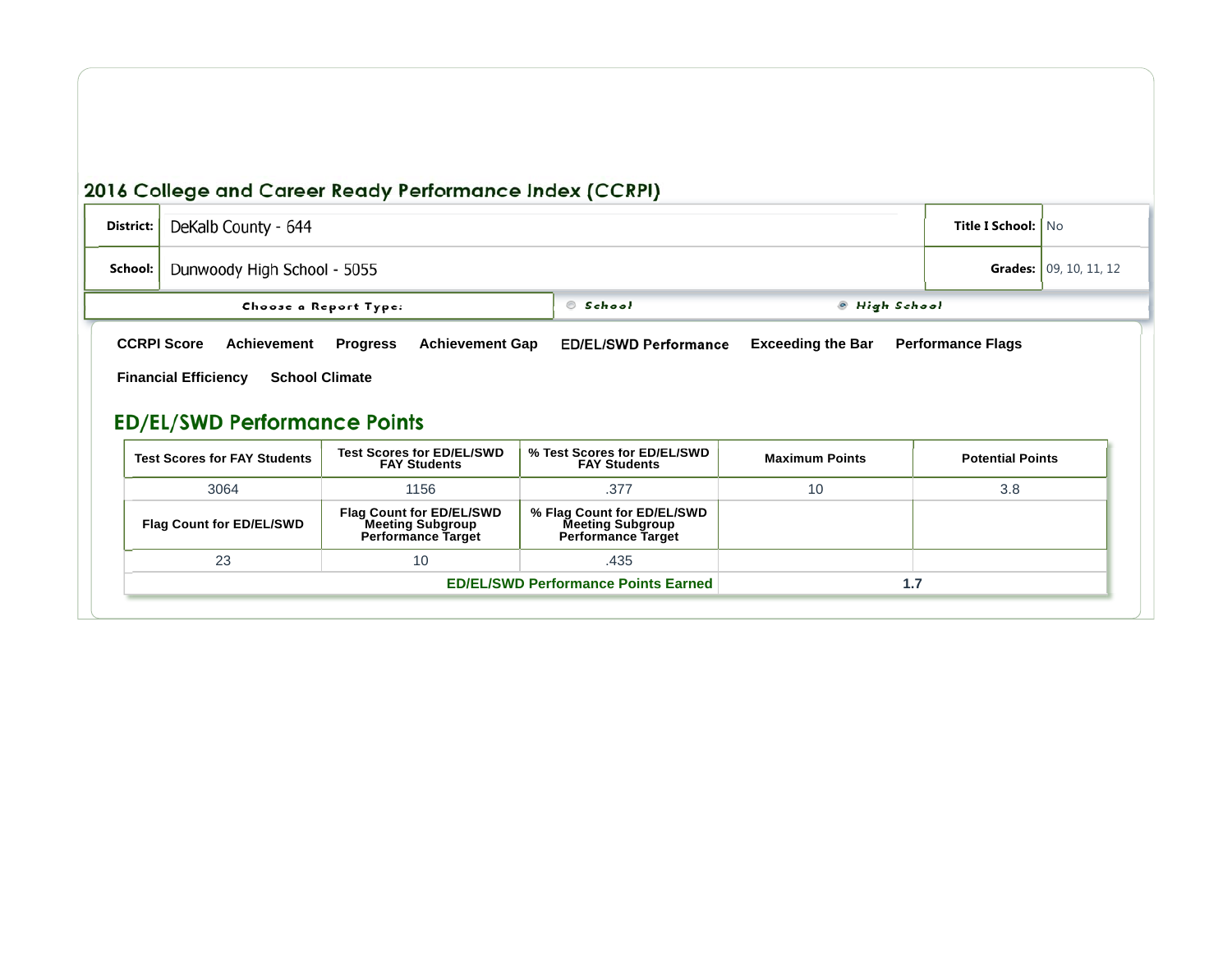| District: | DeKalb County - 644                                                                                                                    | <b>Title I School:   No</b>  |                               |                          |  |  |
|-----------|----------------------------------------------------------------------------------------------------------------------------------------|------------------------------|-------------------------------|--------------------------|--|--|
| School:   | Dunwoody High School - 5055                                                                                                            |                              | <b>Grades:</b> 09, 10, 11, 12 |                          |  |  |
|           | School<br>◎ High School<br>Choose a Report Type:                                                                                       |                              |                               |                          |  |  |
|           | <b>Achievement Gap</b><br><b>CCRPI Score</b><br>Achievement<br><b>Progress</b><br><b>Financial Efficiency</b><br><b>School Climate</b> | <b>ED/EL/SWD Performance</b> | <b>Exceeding the Bar</b>      | <b>Performance Flags</b> |  |  |

#### **Exceeding the Bar**

In addition to the Seventeen (17) items within the College and Career Ready Performance Index, high schools may earn additional points for these supplemental indicators.

|                | <b>High School Exceeding the Bar Indicators</b>                                                                                                                                                                                                               | <b>Benchmark for</b><br><b>Indicator</b> | Performance on<br><b>Indicator</b> | <b>Points Possible for</b><br><b>Indicator</b> | <b>Points Earned on</b><br><b>Indicator</b> |
|----------------|---------------------------------------------------------------------------------------------------------------------------------------------------------------------------------------------------------------------------------------------------------------|------------------------------------------|------------------------------------|------------------------------------------------|---------------------------------------------|
|                | Percent of graduates earning credit in a physics<br>course                                                                                                                                                                                                    | 95.8                                     | 89,908                             | .5                                             | 0                                           |
| $\overline{2}$ | Percent of first time 9th grade students with<br>disabilities earning 3 Carnegie Unit Credits in 3 core<br>content areas (ELA, mathematics, science, social<br>studies) and scoring at Developing Learner or above<br>on all required Georgia Milestones EOCs | 38.4                                     | 29.412                             | .5                                             | $\Omega$                                    |
| 3              | Percent of first time 9th grade students earning 4<br>Carnegie Unit Credits in 4 core content areas (ELA,<br>mathematics, science, social studies) and scoring at<br>Proficient Learner or above on all required Georgia<br>Milestones EOCs                   | 38.2                                     | 43.527                             | .5                                             | .5                                          |
| 4              | School has earned a Georgia Science, Technology,<br>Engineering and Math (STEM) Program Certification                                                                                                                                                         | <b>NA</b>                                | N                                  | .5                                             | $\Omega$                                    |
| 5              | Percent of English Learners with positive movement<br>from one Performance Band to a higher Performance<br>Band based on the ACCESS for ELLs                                                                                                                  | 90.7                                     | 53,030                             | .5                                             |                                             |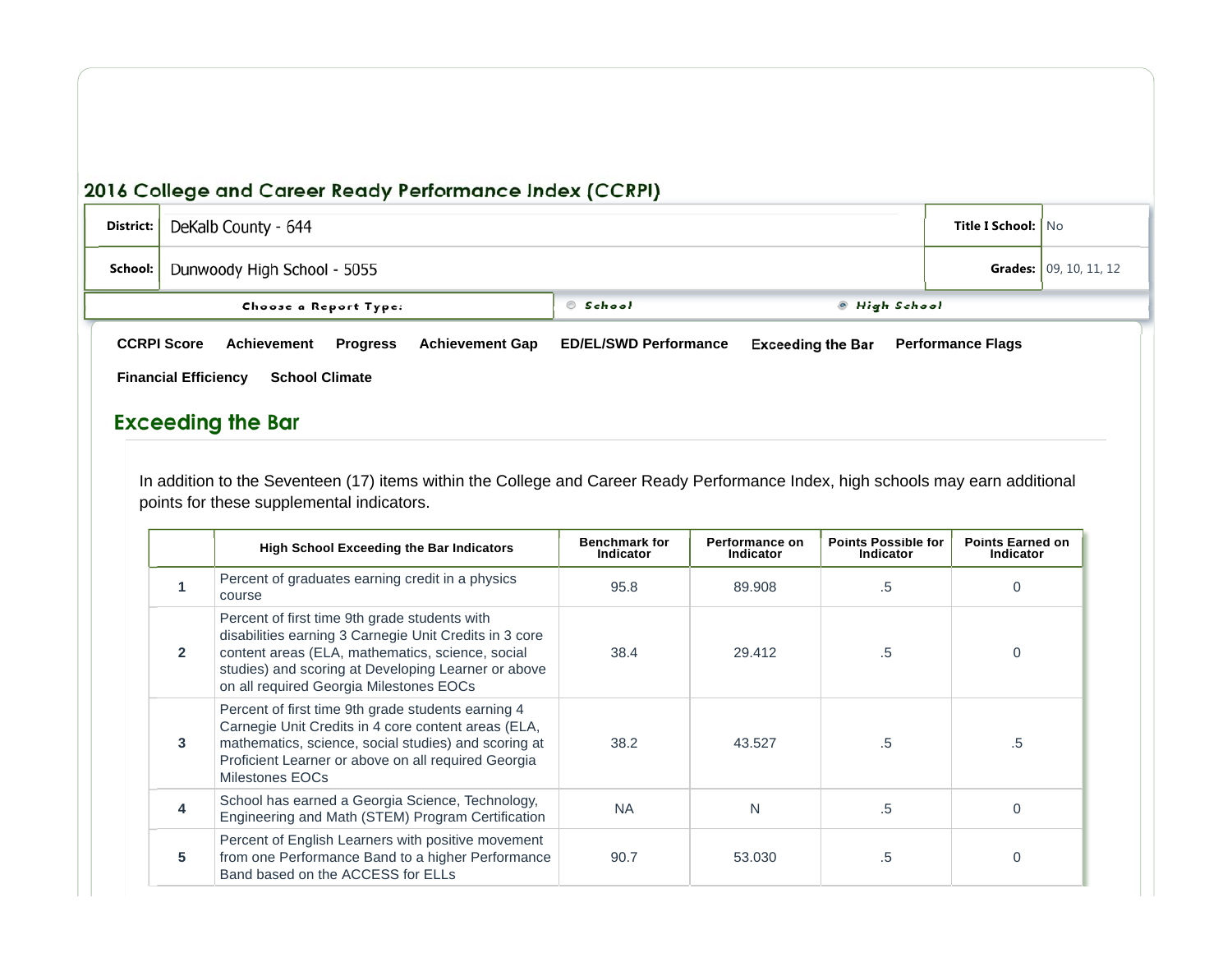| 6                                      | Percent of graduates completing a career-related<br>Work-Based Learning Program or a career-related<br>Capstone Project (includes IB projects; moves to face<br>of CCRPI in 2016-2017)                                                                                                                                                                                                                                                                                                                                                                                          | 90.9      | 16.820 | .5     | $\Omega$    |  |
|----------------------------------------|---------------------------------------------------------------------------------------------------------------------------------------------------------------------------------------------------------------------------------------------------------------------------------------------------------------------------------------------------------------------------------------------------------------------------------------------------------------------------------------------------------------------------------------------------------------------------------|-----------|--------|--------|-------------|--|
| $\overline{7}$                         | Percent of graduates earning 3 or more high school<br>credits in the same world language                                                                                                                                                                                                                                                                                                                                                                                                                                                                                        | 47.1      | 57.492 | $.5\,$ | $.5\,$      |  |
| 8                                      | Percent of teachers utilizing the Statewide<br>Longitudinal Data Systems (SLDS)                                                                                                                                                                                                                                                                                                                                                                                                                                                                                                 | <b>NA</b> | N      | $.5\,$ | $\mathbf 0$ |  |
| 9                                      | School or LEA-defined innovative practice<br>accompanied by data supporting improved student<br>achievement: examples include but are not limited to<br>Charter System, Georgia College and Career<br>Academy, Striving Reader initiative, dual language<br>immersion program, Literacy Design Collaborative<br>(LDC) and/or Mathematics Design Collaborative<br>(MDC), Response to Intervention (RTI), Positive<br>Behavioral Interventions & Supports (PBIS), local<br>instructional initiatives, etc. Practice must be reported<br>via the CCRPI Data Collection application | <b>NA</b> | N      | .5     | $\Omega$    |  |
| 10                                     | School or LEA Research/Evidence-Based<br>Program/Practice designed to facilitate a<br>personalized climate in the school: examples include<br>but are not limited to Teachers as Advisors program;<br>mentoring program; Positive Behavioral Interventions<br>& Supports (PBIS); service-learning program; peer<br>mediation; conflict mediation                                                                                                                                                                                                                                | <b>NA</b> | N      | .5     | $\Omega$    |  |
| <b>Exceeding the Bar Points Earned</b> |                                                                                                                                                                                                                                                                                                                                                                                                                                                                                                                                                                                 |           |        |        |             |  |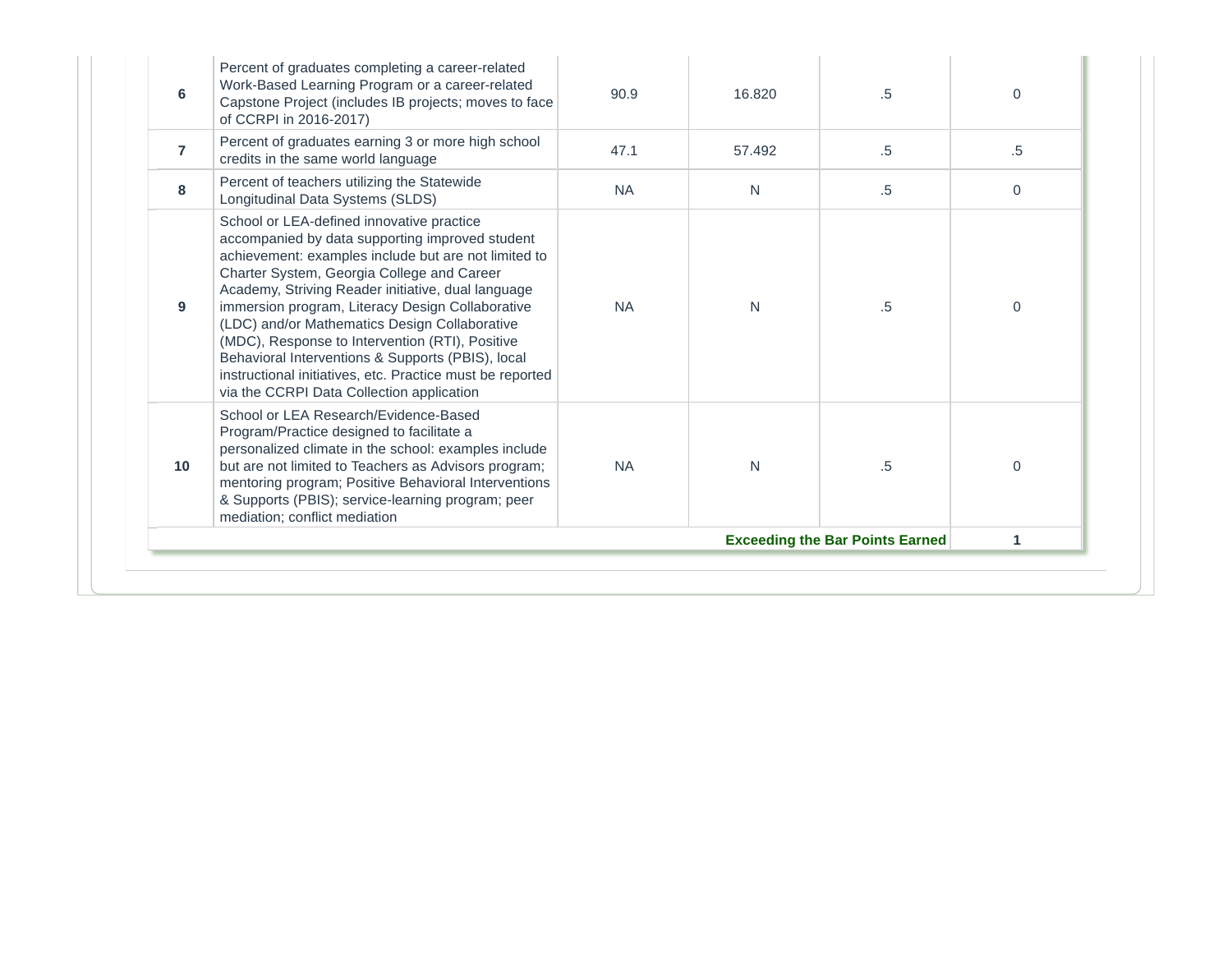| District: | DeKalb County - 644                               |                    |                                                                                                              |                         |                        |                                                              |                                                                                              |              |                                                              |                                                                                                              |                                                                                        | <b>Title I School:   No</b>                                                                                                        |  |                  |
|-----------|---------------------------------------------------|--------------------|--------------------------------------------------------------------------------------------------------------|-------------------------|------------------------|--------------------------------------------------------------|----------------------------------------------------------------------------------------------|--------------|--------------------------------------------------------------|--------------------------------------------------------------------------------------------------------------|----------------------------------------------------------------------------------------|------------------------------------------------------------------------------------------------------------------------------------|--|------------------|
| School:   | Dunwoody High School - 5055                       |                    |                                                                                                              |                         |                        |                                                              |                                                                                              |              |                                                              |                                                                                                              | Grades: 09, 10, 11, 12                                                                 |                                                                                                                                    |  |                  |
|           |                                                   |                    | Choose a Report Type:                                                                                        |                         |                        |                                                              | School                                                                                       |              |                                                              |                                                                                                              | <sup>®</sup> High School                                                               |                                                                                                                                    |  |                  |
|           | <b>CCRPI Score</b>                                | <b>Achievement</b> | <b>Progress</b>                                                                                              |                         | <b>Achievement Gap</b> |                                                              | <b>ED/EL/SWD Performance</b>                                                                 |              |                                                              | <b>Exceeding the Bar</b>                                                                                     |                                                                                        | <b>Performance Flags</b>                                                                                                           |  |                  |
|           | <b>Financial Efficiency</b>                       |                    | <b>School Climate</b>                                                                                        |                         |                        |                                                              |                                                                                              |              |                                                              |                                                                                                              |                                                                                        |                                                                                                                                    |  |                  |
|           | Performance                                       |                    |                                                                                                              |                         |                        |                                                              |                                                                                              |              |                                                              |                                                                                                              |                                                                                        |                                                                                                                                    |  |                  |
|           | Legend:                                           |                    | Subgroup met both<br>State and Subgroup<br>Performance Targets                                               |                         | SG                     | Subgroup met Subgroup<br>but not State<br>Performance Target |                                                                                              | $\mathbf{s}$ | Subgroup met State but<br>not Subgroup<br>Performance Target |                                                                                                              | Subgroup did not meet<br>either the State or<br>Subgroup Performance<br><b>Targets</b> |                                                                                                                                    |  |                  |
|           | <b>The</b><br>Not<br>P<br><b>NA</b><br>Applicable |                    | Subgroup met<br>Participation Rate,<br>State Performance<br><b>Target and Subgroup</b><br>Performance Target |                         | $P-SG$                 | Subgroup met                                                 | Participation Rate and<br>Subgroup Performance<br>Target but not State<br>Performance Target | $P-S$        |                                                              | Subgroup met<br>Participation Rate and<br>State Performance<br>Target but not Subgroup<br>Performance Target |                                                                                        | Subgroup met the<br>Participation Rate, but<br>$\mathbf{p}$<br>did not meet either the<br>State or Subgroup<br>Performance Targets |  |                  |
|           | <b>Subgroup Performance</b>                       |                    | 4-Year Graduation Rate and End of Course                                                                     |                         |                        |                                                              |                                                                                              |              |                                                              |                                                                                                              |                                                                                        |                                                                                                                                    |  |                  |
|           |                                                   |                    | Graduation<br>Rate                                                                                           | 9th Grade<br>Literature |                        | American<br>Literature                                       | Algebra                                                                                      | Geometry     |                                                              | <b>Biology</b>                                                                                               | <b>Physical</b><br>Science                                                             | U.S.<br><b>History</b>                                                                                                             |  | <b>Economics</b> |
|           | American Indian/Alaskan                           |                    | <b>NA</b>                                                                                                    | <b>NA</b>               |                        | <b>NA</b>                                                    | <b>NA</b>                                                                                    | <b>NA</b>    |                                                              | <b>NA</b>                                                                                                    | <b>NA</b>                                                                              | <b>NA</b>                                                                                                                          |  | <b>NA</b>        |
|           | Asian/Pacific Islander                            |                    | $\mathbf{s}$                                                                                                 | $\mathbf{p}$            |                        | $\mathbf{p}$                                                 | $\mathbf{p}$                                                                                 | $P-S$        |                                                              | $\mathbf{p}$                                                                                                 | <b>NA</b>                                                                              | $\mathbf{p}$                                                                                                                       |  | $\mathbf{p}$     |
|           | <b>Black</b>                                      |                    | SG                                                                                                           | $\mathbf{p}$            |                        | $P-SG$                                                       | $P-SG$                                                                                       | $P-SG$       |                                                              | $P-SG$                                                                                                       | <b>NA</b>                                                                              | $P-SG$                                                                                                                             |  | p                |
|           | Hispanic                                          |                    |                                                                                                              | $\mathbf{p}$            |                        | $\mathbf{p}$                                                 | $\bullet$                                                                                    | $\mathbf{p}$ |                                                              | $P-SG$                                                                                                       | <b>NA</b>                                                                              | $\mathbf{p}$                                                                                                                       |  | $\mathbf{p}$     |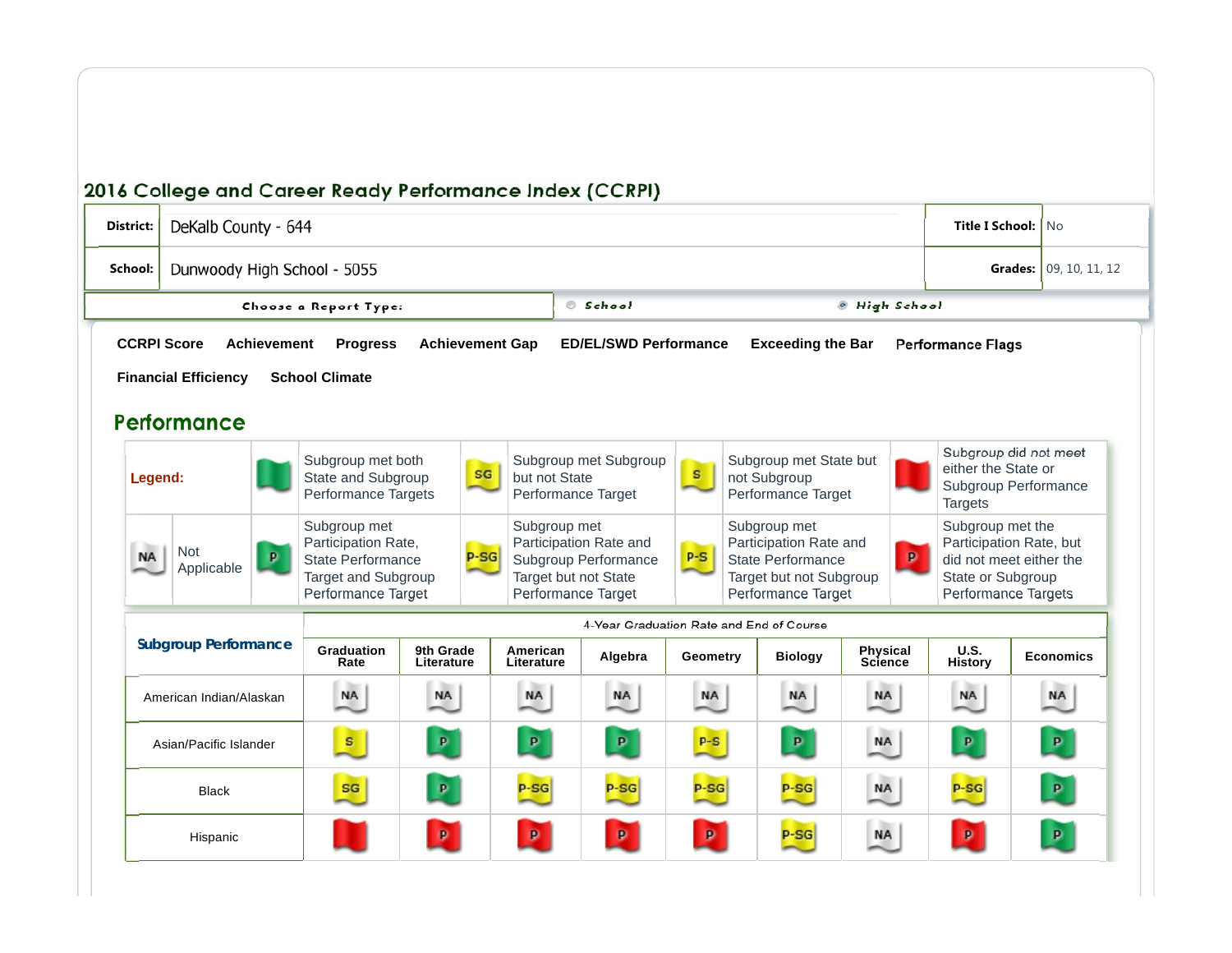| $\sqrt{P}$<br>$\mathbf{p}$<br>P<br>$\mathbf{p}$<br>P<br>P<br>P<br>P<br>White<br>C. The<br>$\mathbf{p}$<br>$\mathbf{p}$<br>$\mathbf{p}$<br>$\mathbf{p}$<br>$\mathbf{p}$<br>p<br>$P-SG$<br>$\overset{\text{NA}}{\sim}$<br>Economically Disadvantaged<br>$\overline{\phantom{a}}$<br>C bo<br>l be<br>$\mathbf{p}$<br>$\mathbf{p}$<br>P)<br>$\mathbf{p}$<br>$\mathbf{p}$<br>P<br><b>NA</b><br>$\overset{\text{NA}}{\sim}$<br><b>English Learners</b><br><b>College</b><br>$P-SG$<br>$P-SG$<br>P | Multi-Racial                    | ST (1994)<br><b>NA</b> | million a<br><b>NA</b> | million.<br><b>NA</b> | <b>STEP</b><br><b>NA</b> | . .<br><b>NA</b> | . .<br><b>NA</b><br>$\overline{\phantom{a}}$ | . .<br>$\overset{\text{NA}}{\sim}$ | . .<br><b>NA</b> | s po<br><b>NA</b> |
|---------------------------------------------------------------------------------------------------------------------------------------------------------------------------------------------------------------------------------------------------------------------------------------------------------------------------------------------------------------------------------------------------------------------------------------------------------------------------------------------|---------------------------------|------------------------|------------------------|-----------------------|--------------------------|------------------|----------------------------------------------|------------------------------------|------------------|-------------------|
|                                                                                                                                                                                                                                                                                                                                                                                                                                                                                             |                                 |                        |                        |                       |                          |                  |                                              |                                    |                  |                   |
|                                                                                                                                                                                                                                                                                                                                                                                                                                                                                             |                                 |                        |                        |                       |                          |                  |                                              |                                    |                  |                   |
|                                                                                                                                                                                                                                                                                                                                                                                                                                                                                             |                                 |                        |                        |                       |                          |                  |                                              |                                    |                  |                   |
| $\overline{\phantom{0}}$<br>$\overline{\phantom{a}}$<br>$\overline{\phantom{a}}$<br>$\sim$<br>$\sim$                                                                                                                                                                                                                                                                                                                                                                                        | <b>Students With Disability</b> | sa                     | $P-SG$                 | $P-SG$                |                          |                  | $P-SG$                                       | <b>NA</b>                          |                  | P                 |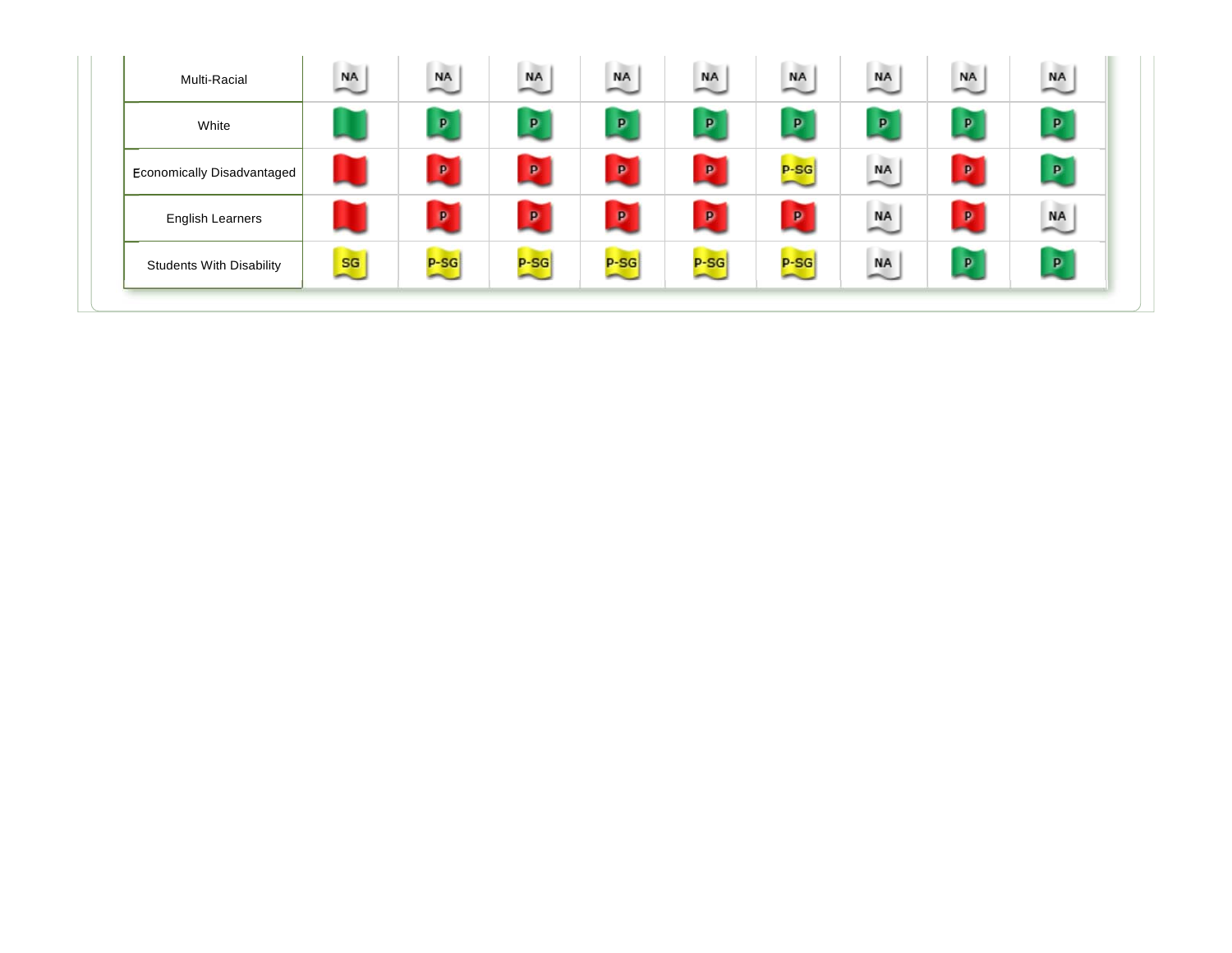| District:                                                                                                                                                                                                                                                     | DeKalb County - 644         | <b>Title I School:   No</b> |                        |  |  |  |  |  |
|---------------------------------------------------------------------------------------------------------------------------------------------------------------------------------------------------------------------------------------------------------------|-----------------------------|-----------------------------|------------------------|--|--|--|--|--|
| School:                                                                                                                                                                                                                                                       | Dunwoody High School - 5055 |                             | Grades: 09, 10, 11, 12 |  |  |  |  |  |
|                                                                                                                                                                                                                                                               | Choose a Report Type:       | <sup>®</sup> High School    |                        |  |  |  |  |  |
| <b>ED/EL/SWD Performance</b><br><b>CCRPI Score</b><br><b>Achievement Gap</b><br><b>Exceeding the Bar</b><br><b>Performance Flags</b><br>Achievement<br><b>Progress</b><br><b>Financial Efficiency</b><br><b>School Climate</b><br><b>Financial Efficiency</b> |                             |                             |                        |  |  |  |  |  |
| Financial Efficiency star ratings reflect system level data and are not applied at the school level.                                                                                                                                                          |                             |                             |                        |  |  |  |  |  |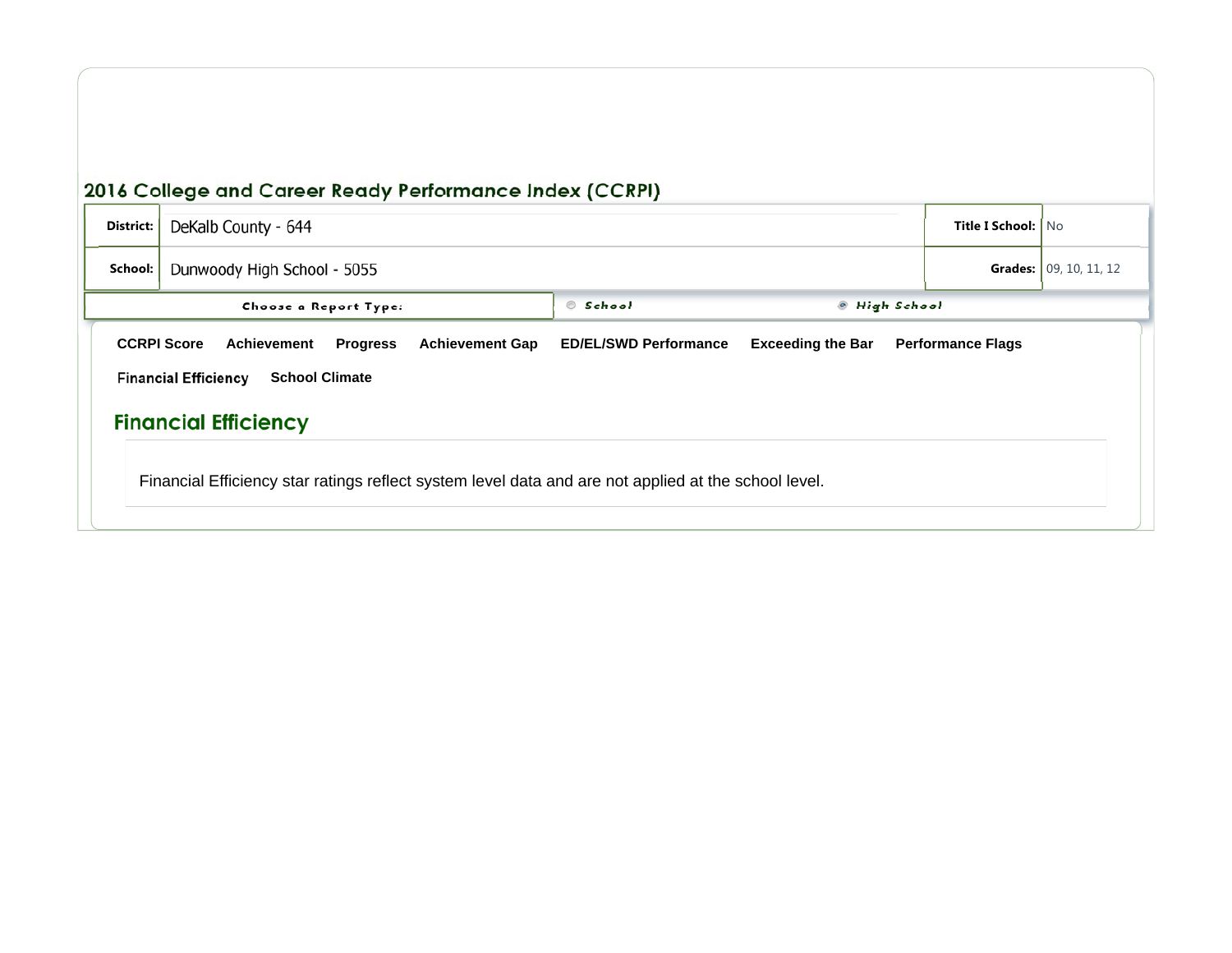| District: | DeKalb County - 644                                                                                                                    | <b>Title I School:   No</b>  |                               |                          |  |
|-----------|----------------------------------------------------------------------------------------------------------------------------------------|------------------------------|-------------------------------|--------------------------|--|
| School:   | Dunwoody High School - 5055                                                                                                            |                              | <b>Grades:</b> 09, 10, 11, 12 |                          |  |
|           | Choose a Report Type:                                                                                                                  | © School                     | ◎ High School                 |                          |  |
|           | <b>CCRPI Score</b><br>Achievement<br><b>Achievement Gap</b><br><b>Progress</b><br><b>School Climate</b><br><b>Financial Efficiency</b> | <b>ED/EL/SWD Performance</b> | <b>Exceeding the Bar</b>      | <b>Performance Flags</b> |  |

### **School Climate**

|                             | <b>School Climate Components</b>                                       | <b>Score</b> |
|-----------------------------|------------------------------------------------------------------------|--------------|
|                             | Student Response (Georgia Student Health Survey 2.0)                   | 62.257       |
| <b>Survey</b>               | Teacher/Staff/Administrator Response (Georgia School Personnel Survey) | 80.049       |
|                             | Parent Response (Georgia Parent Survey)                                | 79.456       |
|                             | <b>Survey Score</b>                                                    | 73.920       |
|                             | <b>Weighted Suspension Rate</b>                                        | 91.574       |
| <b>Student Discipline</b>   | <b>Student Discipline Score</b>                                        | 91.574       |
|                             | Student Drug Related Incidents (Data)                                  | 96.642       |
|                             | Violent Incidents (Data)                                               | 89.925       |
| Safe and                    | Bullying and Harassment Incidents (Data)                               | 88.246       |
| <b>Substance-Free</b>       | Student Drug Related Incidents (Survey)                                | 76.786       |
| <b>Learning Environment</b> | Violent incidents (Survey)                                             | 93.197       |
|                             | Bullying and Harassment Incidents (Survey)                             | 86.735       |
|                             | Safe and Substance-Free Learning Environment Score                     | 88.589       |
|                             | Student Attendance                                                     | 81.541       |
| <b>School Wide</b>          | Average Daily Personnel Attendance                                     | 96.254       |
| <b>Attendance</b>           | Average Daily Administrator Attendance                                 | 97.810       |
|                             | Average Daily Staff Attendance                                         | 95.107       |